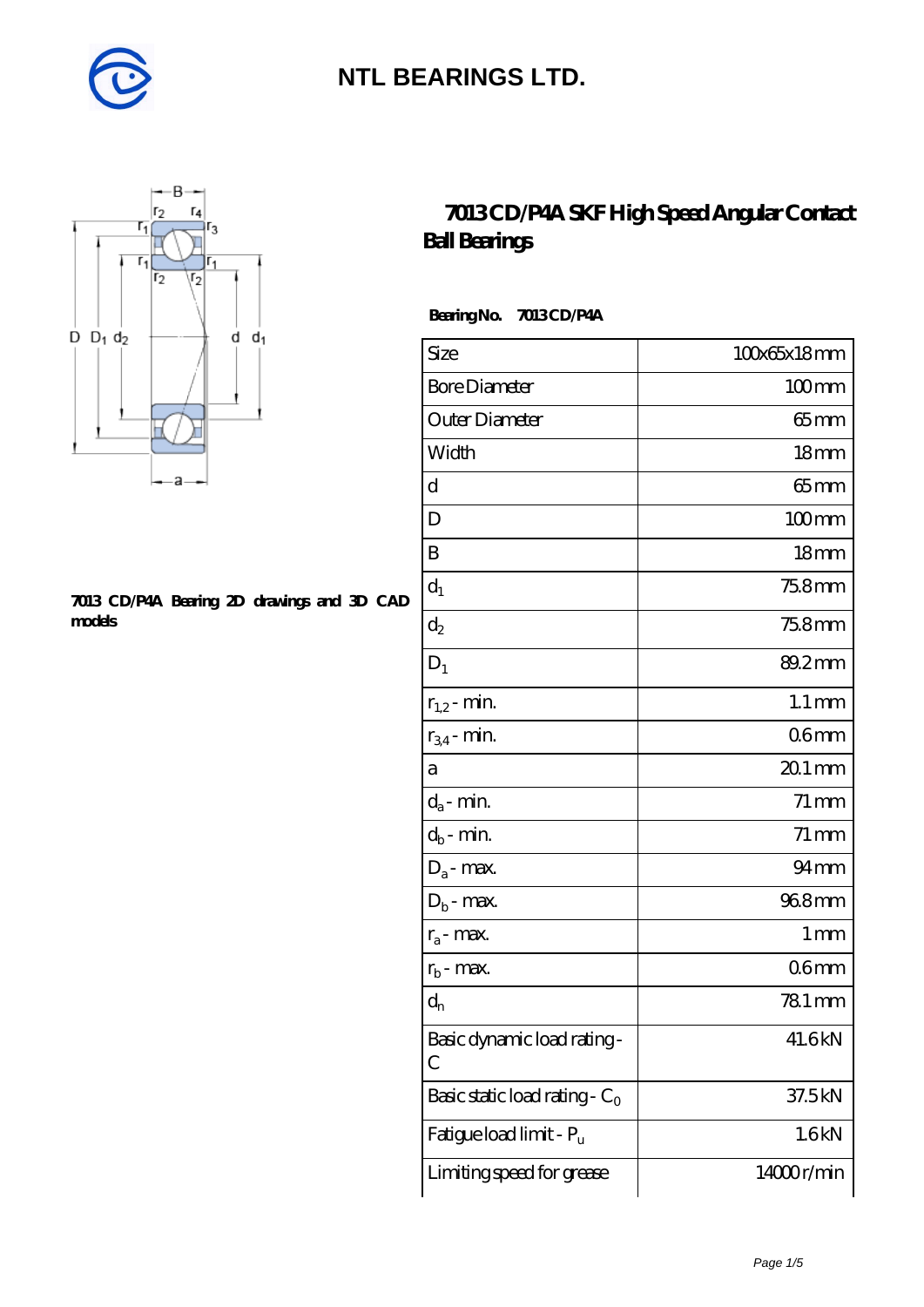

| lubrication                           |                         |
|---------------------------------------|-------------------------|
| Limiting speed for oil<br>lubrication | $2200$ mm/min           |
| Ball - $D_w$                          | 11.112mm                |
| Ball - z                              | 20                      |
| $G_{ref}$                             | $57 \text{ cm}$         |
| Calculation factor - $f_0$            | 156                     |
| Preload class $A - G_A$               | 160N                    |
| Preload class $B - G_R$               | 320N                    |
| Preload class $C - G_C$               | 640N                    |
| Preload class $D - G_D$               | 1280N                   |
| Calculation factor - f                | 1.13                    |
| Calculation factor - f                | T                       |
| Calculation factor - $f_{2A}$         | 1                       |
| Calculation factor - $f_{2B}$         | 1.02                    |
| Calculation factor - $f_{\chi}$       | 1.05                    |
| Calculation factor - $f_{ZD}$         | 1.09                    |
| Calculation factor - f <sub>HC</sub>  | 1                       |
| Preload class A                       | 74 N/micron             |
| Preload class B                       | 101 N/micron            |
| Preload class C                       | 143N/micron             |
| Preload class D                       | 207 N/micron            |
| Category                              | Precision Ball Bearings |
| Inventory                             | 0 <sup>0</sup>          |
| Manufacturer Name                     | <b>SKF</b>              |
| Minimum Buy Quantity                  | N/A                     |
| Weight/Kilogram                       | 0.44                    |
| Product Group                         | <b>BO4270</b>           |
| Enclosure                             | Open                    |
| Precision Class                       | ABEC 7   ISO P4         |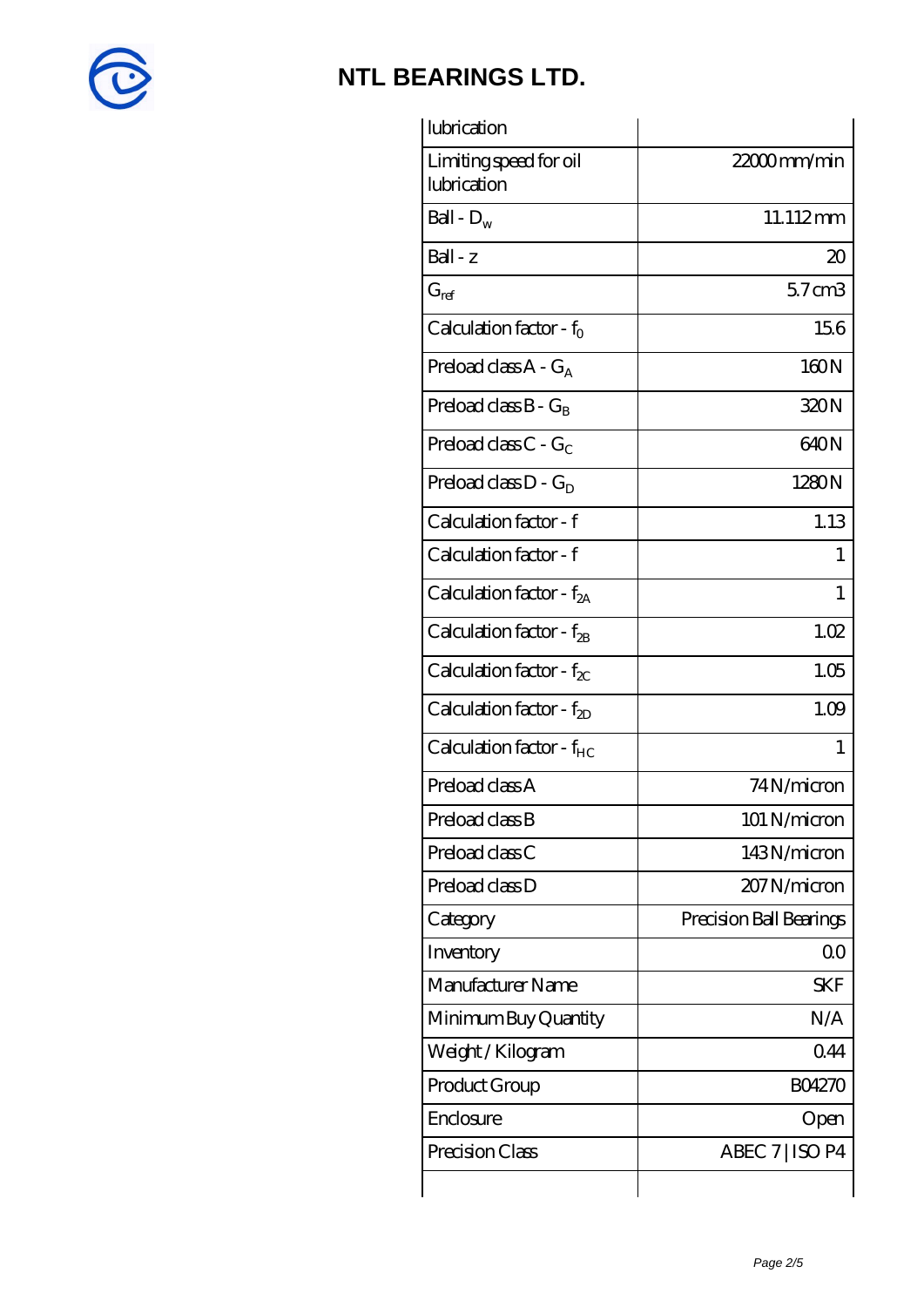

| Material - Ball              | <b>Steel</b>                                                                                                                                                                                                                           |
|------------------------------|----------------------------------------------------------------------------------------------------------------------------------------------------------------------------------------------------------------------------------------|
| Number of Bearings           | 1 (Single)                                                                                                                                                                                                                             |
| Contact Angle                | 15Degree                                                                                                                                                                                                                               |
| Preload                      | None                                                                                                                                                                                                                                   |
| Raceway Style                | 1 Rib Outer Ring                                                                                                                                                                                                                       |
| Cage Material                | Phenolic                                                                                                                                                                                                                               |
| Rolling Element              | <b>Ball Bearing</b>                                                                                                                                                                                                                    |
| Flush Ground                 | No                                                                                                                                                                                                                                     |
| Inch - Metric                | Metric                                                                                                                                                                                                                                 |
| <b>Other Features</b>        | Single Row   Angular<br>Contact   High Precision                                                                                                                                                                                       |
| Long Description             | 65MM Bore; 100MM<br>Outside Diameter: 18MM<br>Width; Open Enclosure;<br>ABEC 7   ISO P4 Precision;<br>Steel Ball Material; 1<br>(Single) Bearings; 15Degree<br>Contact Angle; Phenolic<br>Cage Material; 1 Rib Outer<br><b>Ring Ra</b> |
| Category                     | Precision Ball Bearings                                                                                                                                                                                                                |
| <b>UNSPSC</b>                | 31171531                                                                                                                                                                                                                               |
| Harmonized Tariff Code       | 8482.105028                                                                                                                                                                                                                            |
| Noun                         | Bearing                                                                                                                                                                                                                                |
| Keyword String               | Angular Contact Ball                                                                                                                                                                                                                   |
| Manufacturer URL             | http://www.skf.com                                                                                                                                                                                                                     |
| Manufacturer Item Number     | 7013CD/P4A                                                                                                                                                                                                                             |
| Weight/LBS                   | 0968                                                                                                                                                                                                                                   |
| Outside Diameter             | 3937Inch   100Millimeter                                                                                                                                                                                                               |
| <b>Bore</b>                  | 2559Inch   65 Millimeter                                                                                                                                                                                                               |
| Width                        | Q709Inch   18Millimeter                                                                                                                                                                                                                |
| bore diameter:               | $65$ mm                                                                                                                                                                                                                                |
| radial static load capacity: | 37.5kN                                                                                                                                                                                                                                 |
| outside diameter:            | $100$ mm                                                                                                                                                                                                                               |
| maximum rpm (grease):        | $14000$ rpm                                                                                                                                                                                                                            |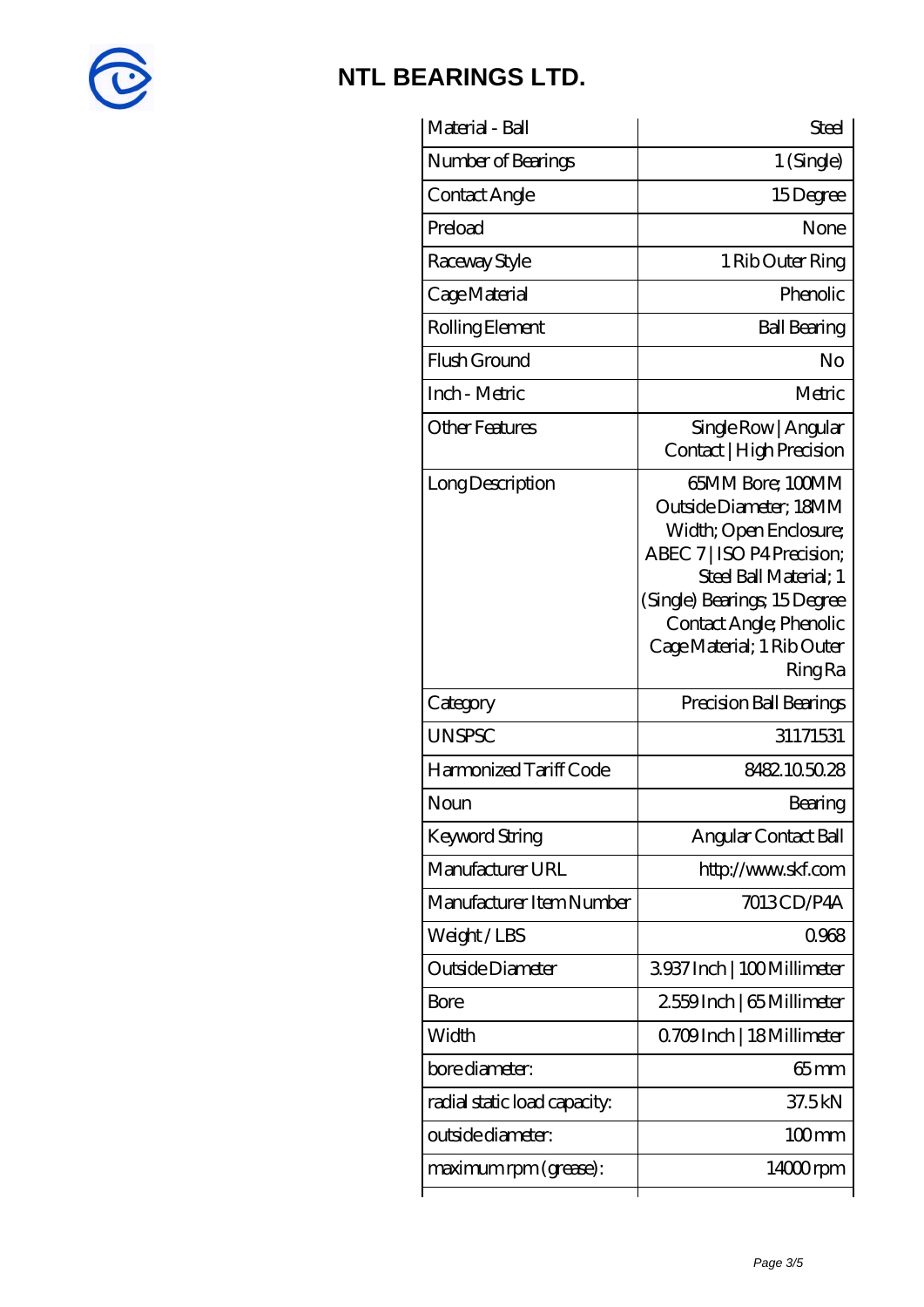

| overall width:                   | 18 <sub>mm</sub>                     |
|----------------------------------|--------------------------------------|
| maximum rpm (oil):               | $2200$ rpm                           |
| contact angle:                   | $15^{\circ}$                         |
| bearing material:                | Steel                                |
| duplex type:                     | Duplex Universal                     |
| cage material:                   | Cotton Fabric Reinforced<br>Phenolic |
| closure type:                    | Open                                 |
| fillet radius                    | $1.1 \,\mathrm{mm}$                  |
| precision rating                 | P <sub>4</sub>                       |
| series                           | $\infty$                             |
| operating temperature<br>range:  | 300° F                               |
| manufacturer product page:       | Click here                           |
| radial dynamic load<br>capacity: | 41.6kN                               |
| manufacturer upc number:         | 7316570678505                        |
| $d_1$                            | 75.8mm                               |
| $\mathrm{d}_2$                   | 75.8mm                               |
| $D_1$                            | 89.2mm                               |
| $r_{1,2}$ min.                   | $1.1 \,\mathrm{mm}$                  |
| $r_{34}$ min.                    | 06 <sub>mm</sub>                     |
| $d_a$ min.                       | $71 \,\mathrm{mm}$                   |
| $d_h$ min.                       | $71 \,\mathrm{mm}$                   |
| $D_a$ max.                       | $94$ mm                              |
| $D_{\rm b}$ max.                 | 968mm                                |
| $r_a$ max.                       | 1 <sub>mm</sub>                      |
| $r_{\rm b}$ max.                 | 06 <sub>mm</sub>                     |
| $d_{n}$                          | 781 mm                               |
| Basic dynamic load rating C      | 41.6kN                               |
| Basic static load rating $C_0$   | 37.5kN                               |
| Fatigue load limit $P_{\rm u}$   | 1.6kN                                |
| Attainable speed for grease      | 14000r/min                           |